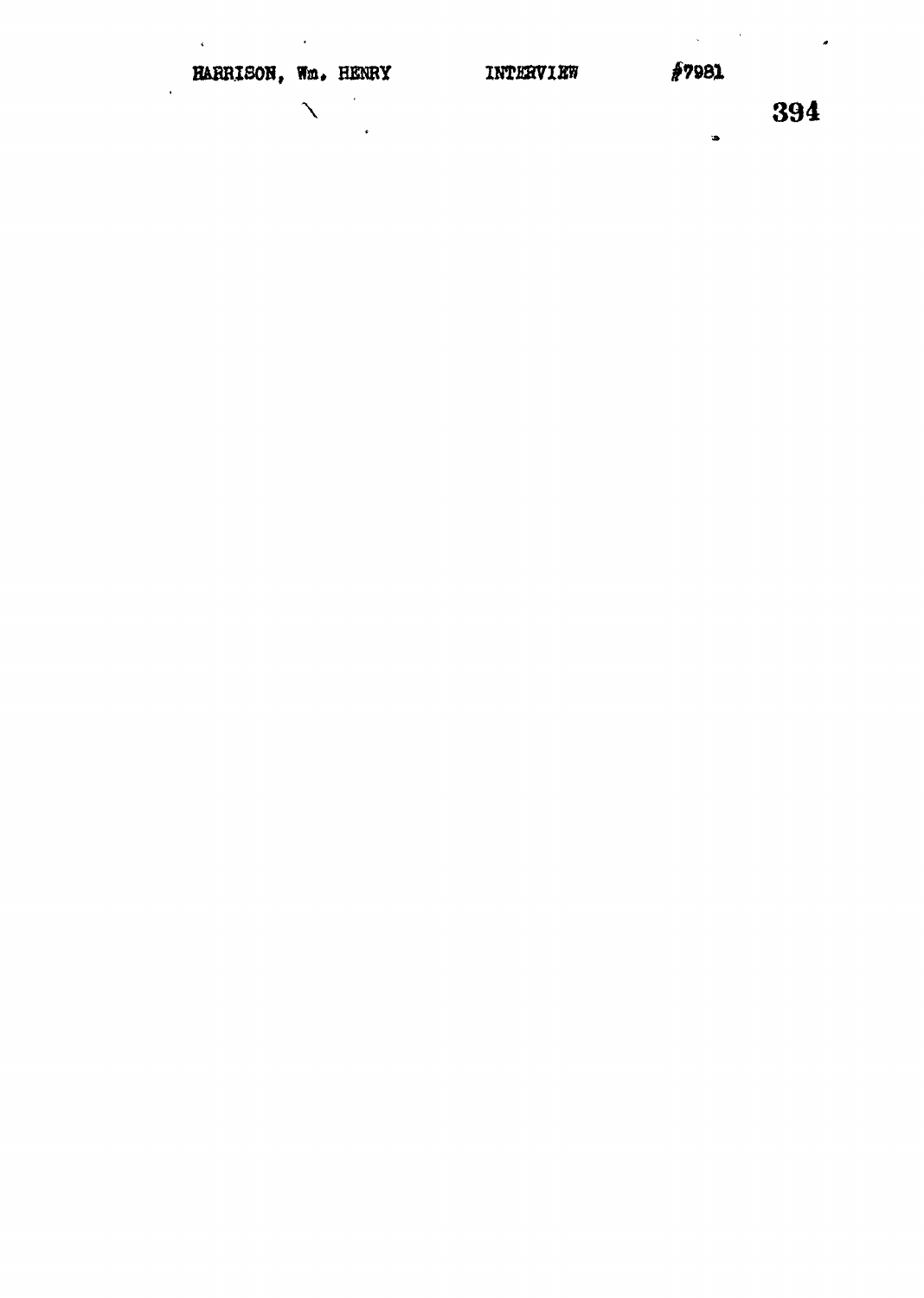| HARRISON, WEL. HENRY. INTERVIEW.<br>$-8-$                                                      | #7981<br>395             |
|------------------------------------------------------------------------------------------------|--------------------------|
|                                                                                                | Form $A - (S-149)$       |
| BIOGRAPHY FORM<br>WORKS PROGRESS ADMILISTRATION<br>Indian-Pioneer History Project for Oklahoma |                          |
| Field Worker's name Charles H. Holt                                                            |                          |
| This report made on (date) October 26.                                                         | $193$ $7$                |
| Wm. Henry Harrison<br>Name<br>$\mathbf{1}$ .                                                   |                          |
| Post Office Address Hominy<br>2.                                                               |                          |
| Residence address (or location) West lst Street<br>3.                                          |                          |
|                                                                                                |                          |
| 5. Place of birth Texas                                                                        |                          |
| William Harrison<br>6. Name of Father                                                          | Place of birth Tennessee |
| Other information about father Civil War Veteran                                               |                          |
| Place of birth Alabama<br>Name of Mother Sarah Hood<br>7.                                      | ĄN.                      |
| Other information about mother                                                                 |                          |

Notes or complete narrative by the field worker dealing with the-life and story of the person interviewed. Refer to Manual for suggested subjects and questions. Continue on blank sheets if necessary and<br>ettech firmly to this form. Number of sheets attached. attach firmly to this form. Number of sheets attached

 $\bar{t}$ 

ł,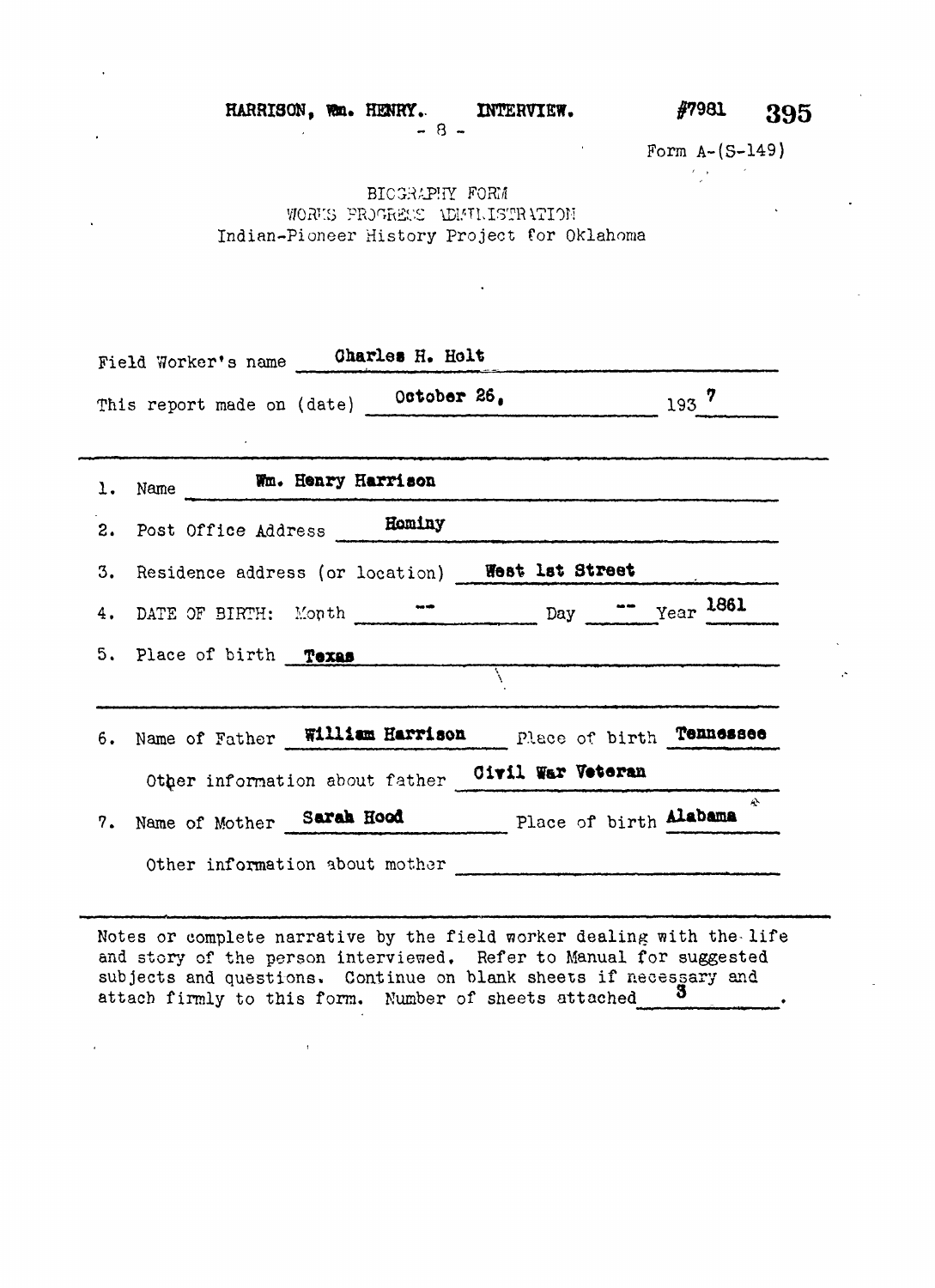## **HARRISON, W . HENRY. INTERVIEW. #7981**

**Interview with Wllllsa Henry Harrison Hominy, Oklahoma**

 $\blacksquare$ 

**Plaid worker - Charles H. Holt Xnfilaa-Pioneer History-**

**William Henry Harrison was born-in Texas in 1861 and cam© to tha Territory in 1681. Slnoa he was a bachelor ha did not looata parmanantly for soma tlma.**

He was a good horse-man, as his father in **Texas had fanssd end freightad all tha time William Henry Harrison was growing up, so his firBt job in the Territory was working for Chaunoey Owena at Tulea.**

**Caauncey Owena was a "Squaw man" and did freighting mostly for the Government.**

**Harrison made many trips in almost every** difectien out of Tulsa. After driving for Owens **for several months ha went to work for Jake" Bartlee at Bartlesvllle.**

Bartles operated a store and a freight line. at Bartlesville and Harrison hauled freight for **several years for Bartlec, He remembers very well**